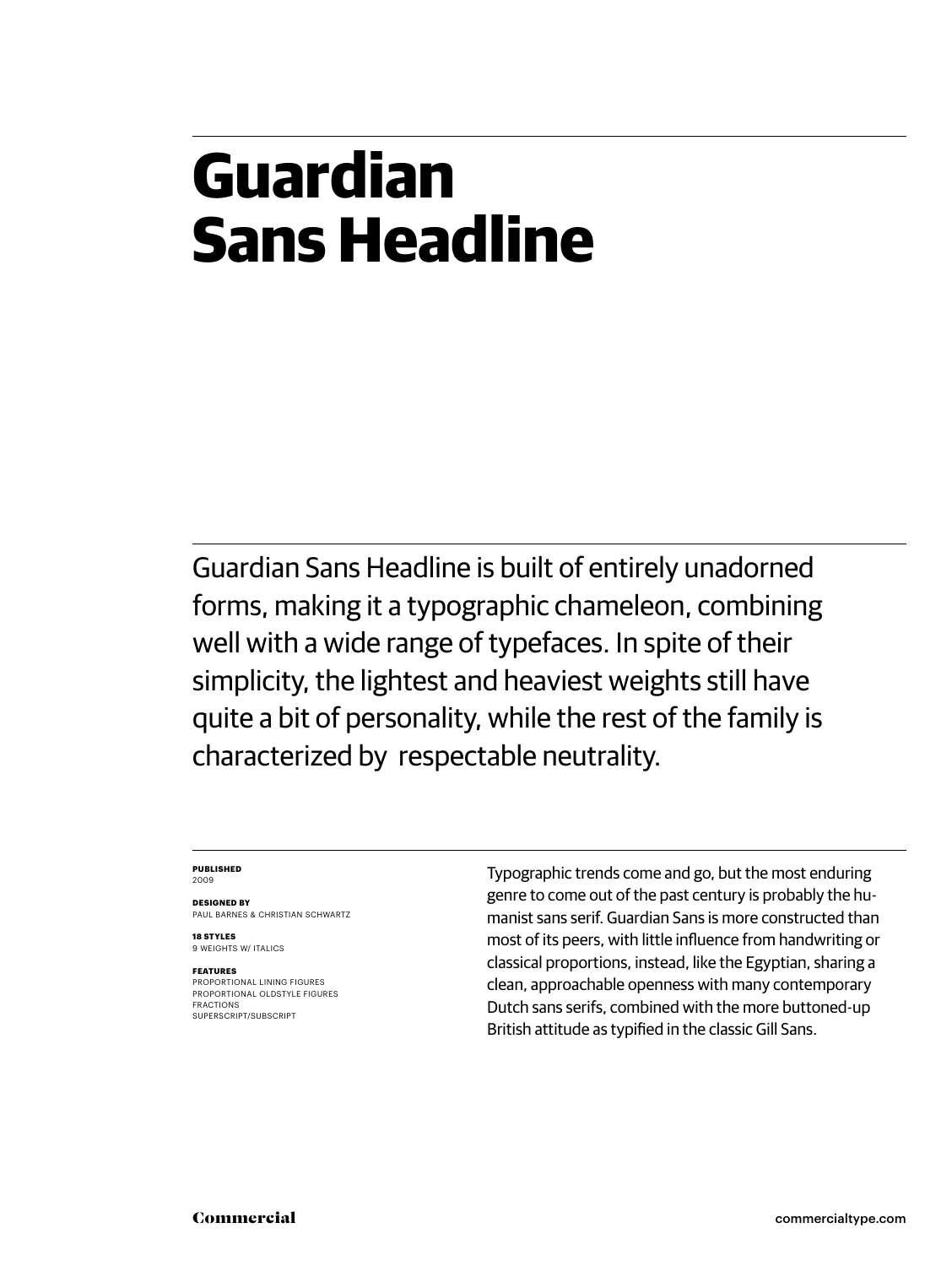Guardian Sans Headline Hairline Guardian Sans Headline Hairline Italic Guardian Sans Headline Thin Guardian Sans Headline Thin Italic Guardian Sans Headline Light Guardian Sans Headline Light Italic Guardian Sans Headline Regular Guardian Sans Headline Regular Italic Guardian Sans Headline Medium *Guardian Sans Headline Medium Italic* **Guardian Sans Headline Semibold Guardian Sans Headline Semibold Italic Guardian Sans Headline Bold Guardian Sans Headline Bold Italic** Guardian Sans Headline Black Guardian Sans Headline Black Italic Guardian Sans Headline Ultra *Guardian Sans Headline Ultra Italic*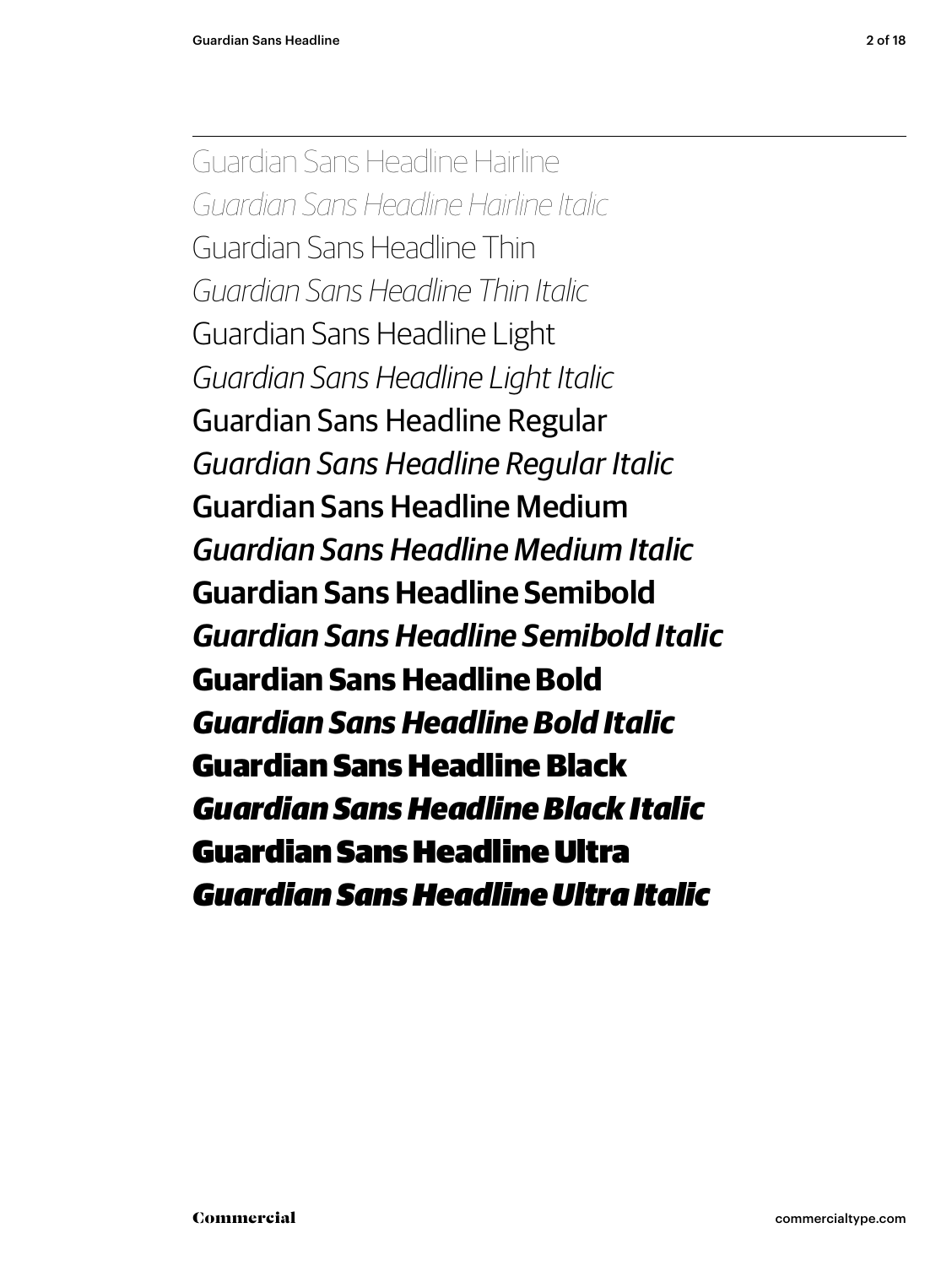

SANS HEADLINE HAIRLINE, 70 PT

# ELECTROLYTE Pronouncement

SANS HEADLINE HAIRLINE ITALIC, 70 PT

## $($   $)$   $|$ Fictionalizations

SANS HEADLINE THIN, 70 PT



SANS HEADLINE THIN ITALIC, 70 PT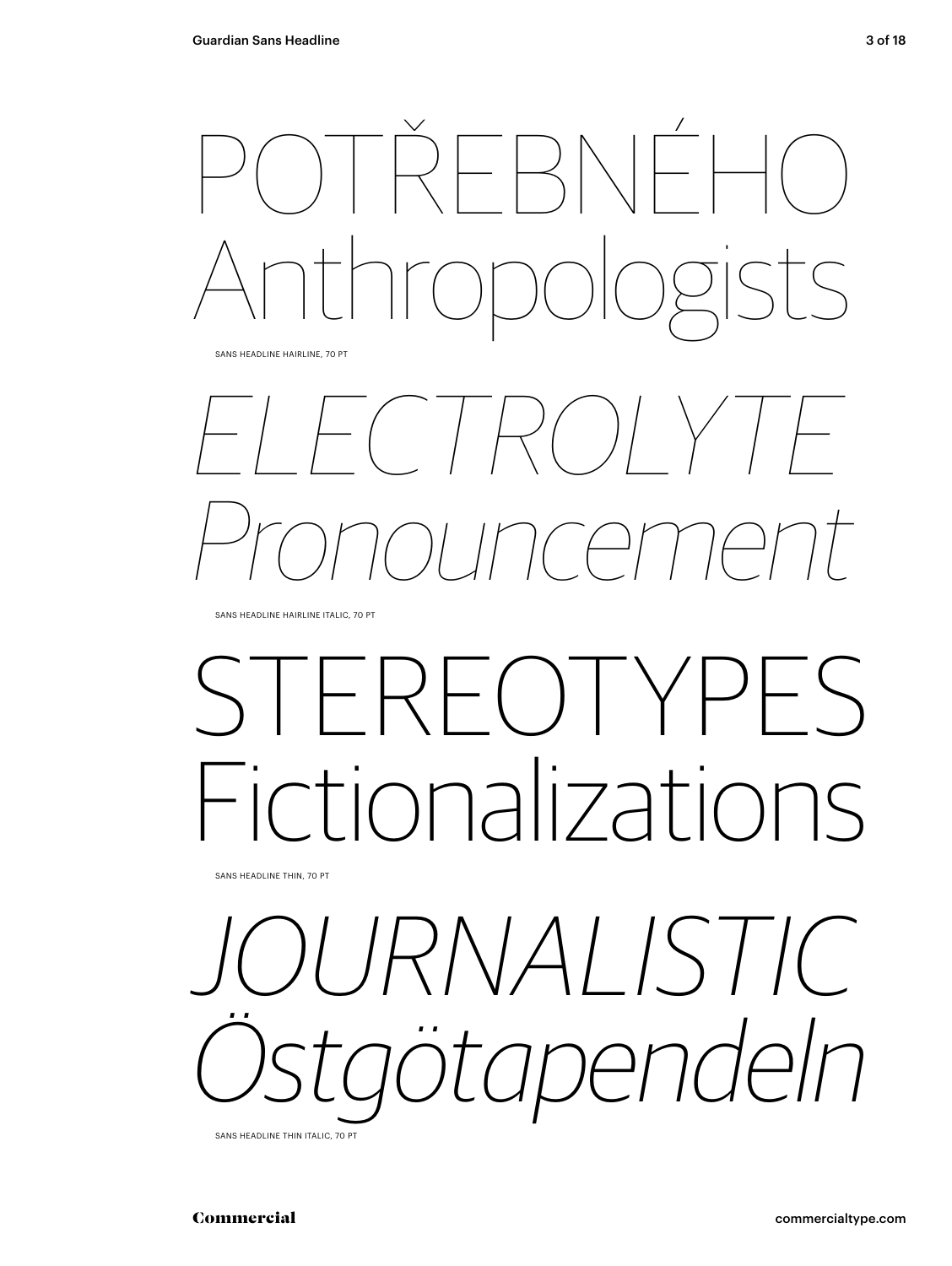# OBTRUSIVELY Whencesoever

SANS HEADLINE LIGHT, 70 PT

# CHARCUTIERS Nomenclatures

SANS HEADLINE LIGHT ITALIC, 70 PT

## PERIODICALS Genealogically SANS HEADLINE REGULAR, 70 PT

## SINAASAPPEL Mademoiselle!

SANS HEADLINE REGULAR ITALIC, 70 PT [ALTERNATE a]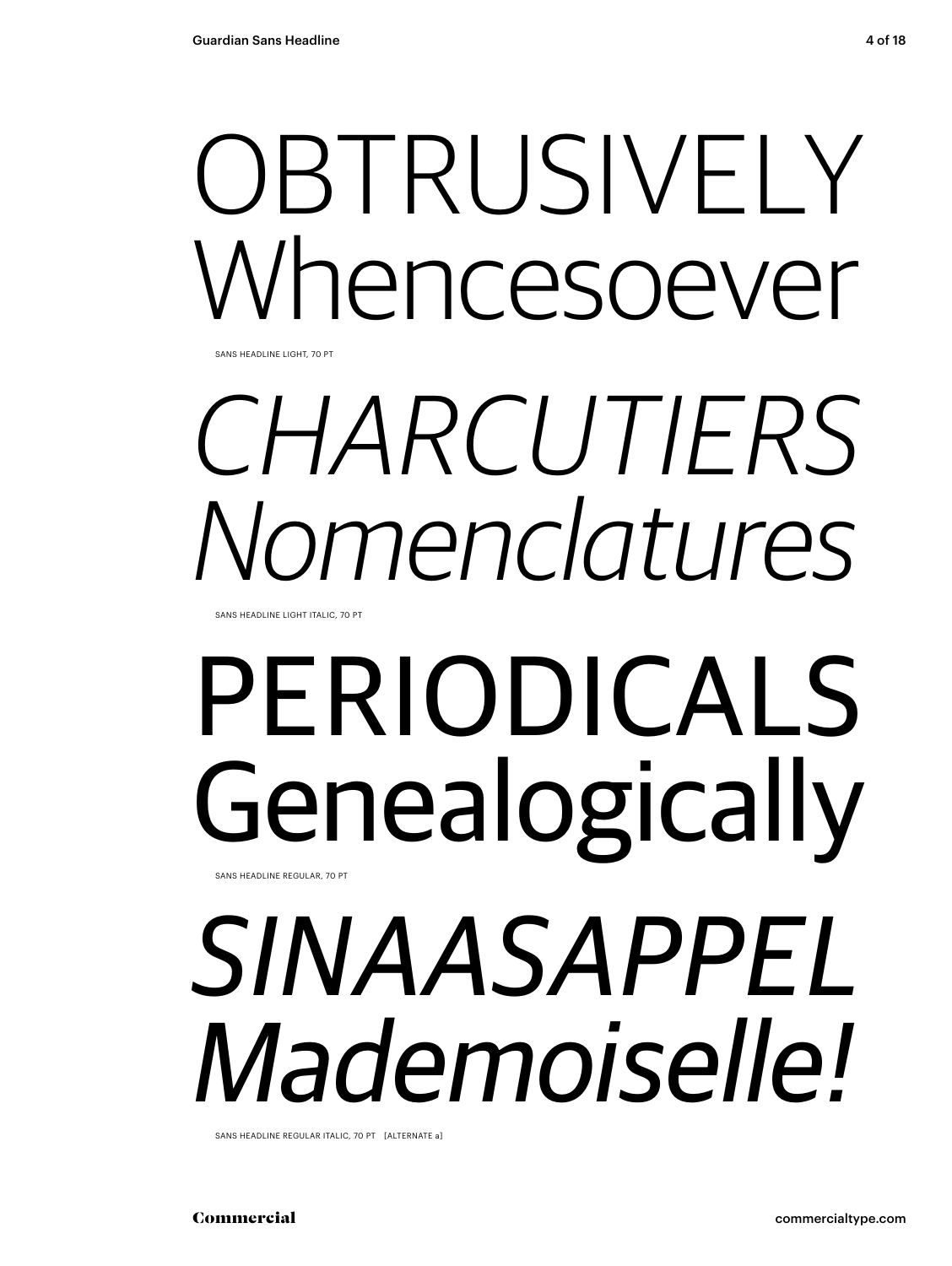## VYSTAVOVAŤ Hypothesized SANS HEADLINE MEDIUM, 70 PT

## *STOVEHOUSE Palaeographic* SANS HEADLINE MEDIUM ITALIC, 70 PT

## **SEASONINGS Betragtninger** SANS HEADLINE SEMIBOLD, 70 PT

# **MYSTERIOUS Underhållslän**

SANS HEADLINE SEMIBOLD ITALIC, 70 PT [ALTERNATE a l]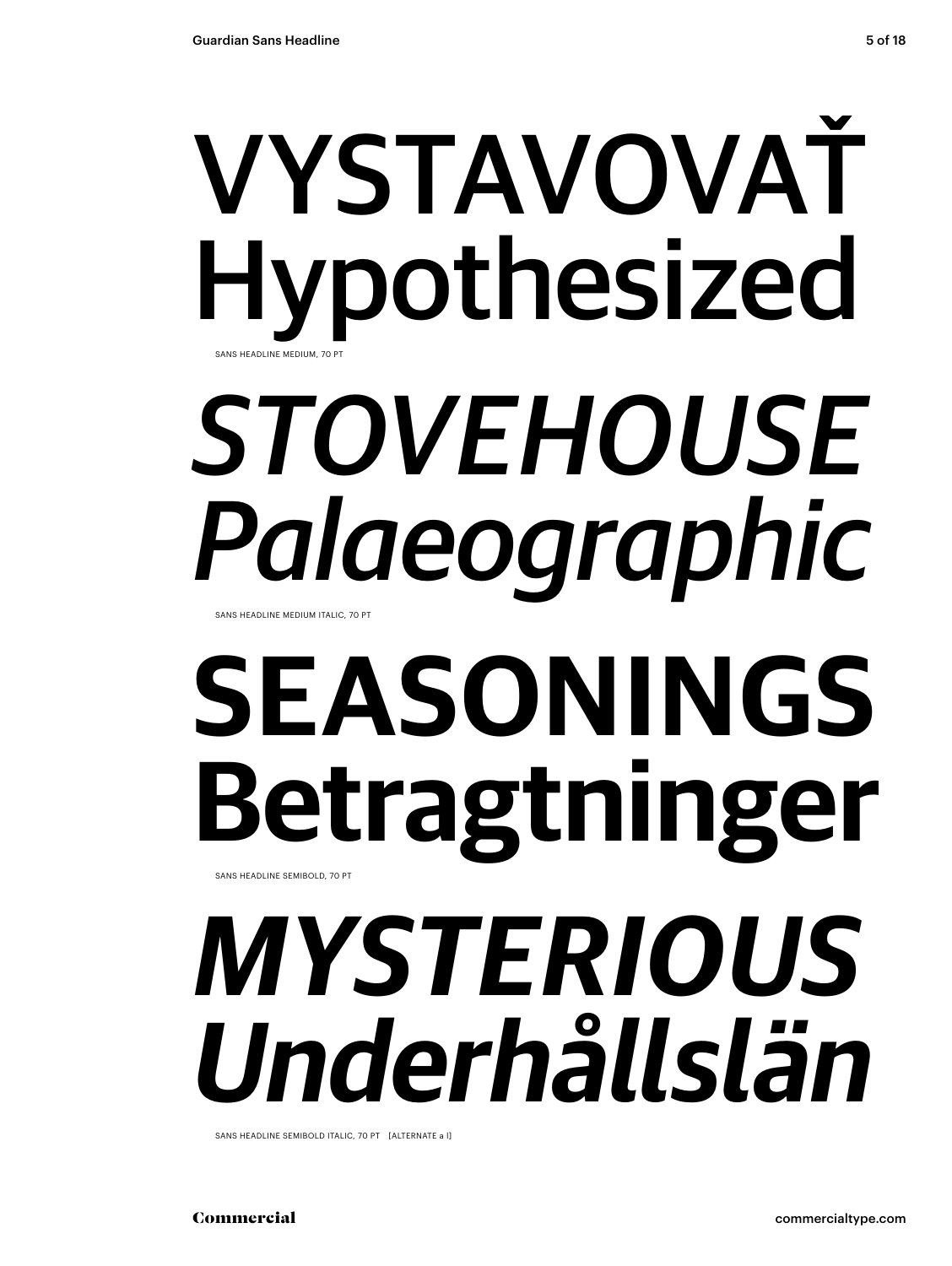## **CONSTRUED Orthographe** SANS HEADLINE BOLD, 70 PT [ALTERNATE g]

# **YOSHITSUNE Governments**

SANS HEADLINE BOLD ITALIC, 70 PT

# HYPERBOLE Handwritten

SANS HEADLINE BLACK, 70 PT

# SEGMENTED Szczegółowe

SANS HEADLINE BLACK ITALIC, 70 PT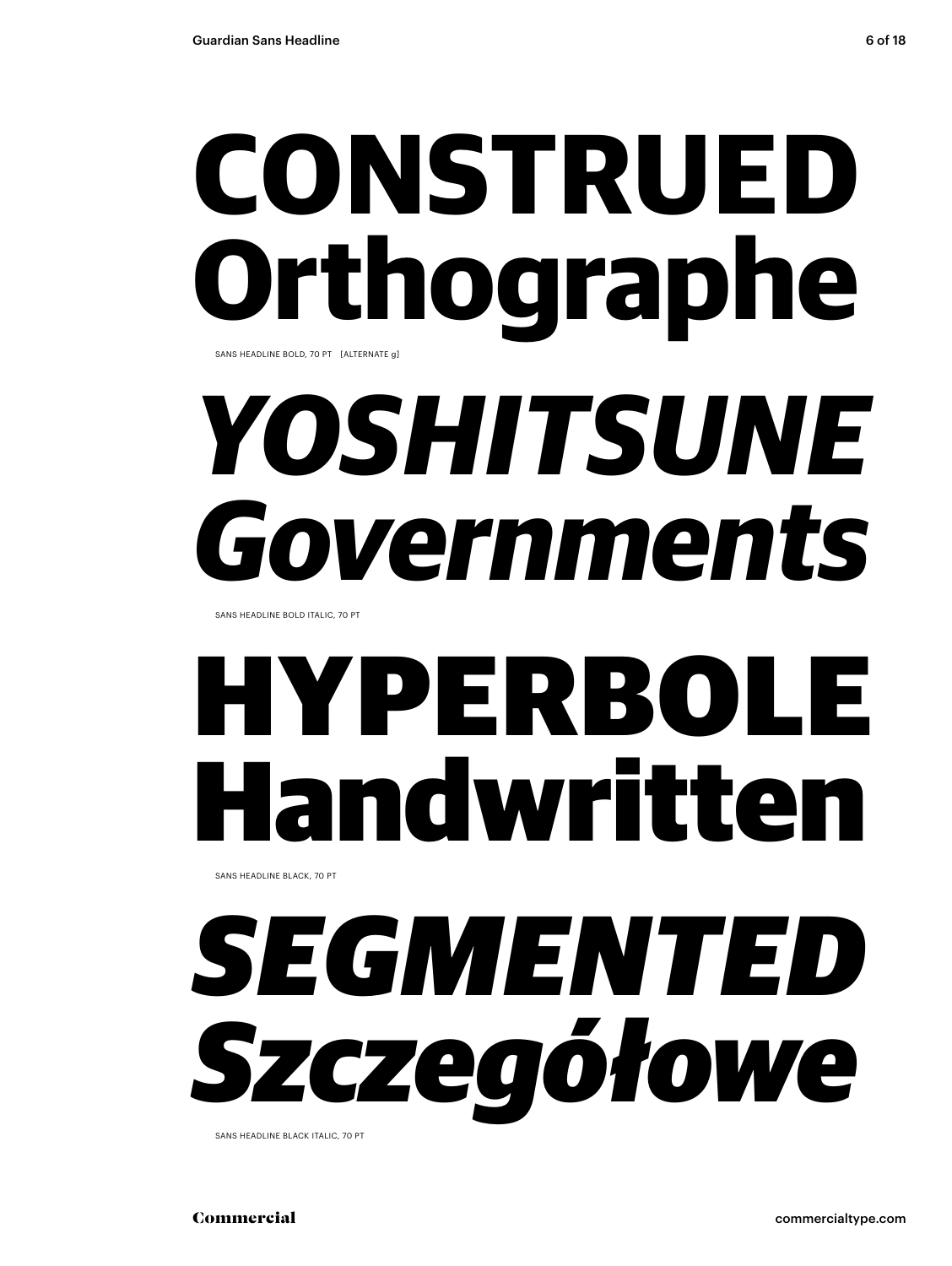## CALLOUSED Diff erentials

SANS HEADLINE ULTRA, 70 PT

## *EMPLOYING Automobiles*

SANS HEADLINE ULTRA ITALIC, 70 PT

## DSPĖLÝM Dalobi SANS HEADLINE ULTRA, 70 PT [ALTERNATE g I]

# *ANTITHESIS Komercijalni*

SANS HEADLINE ULTRA ITALIC, 70 PT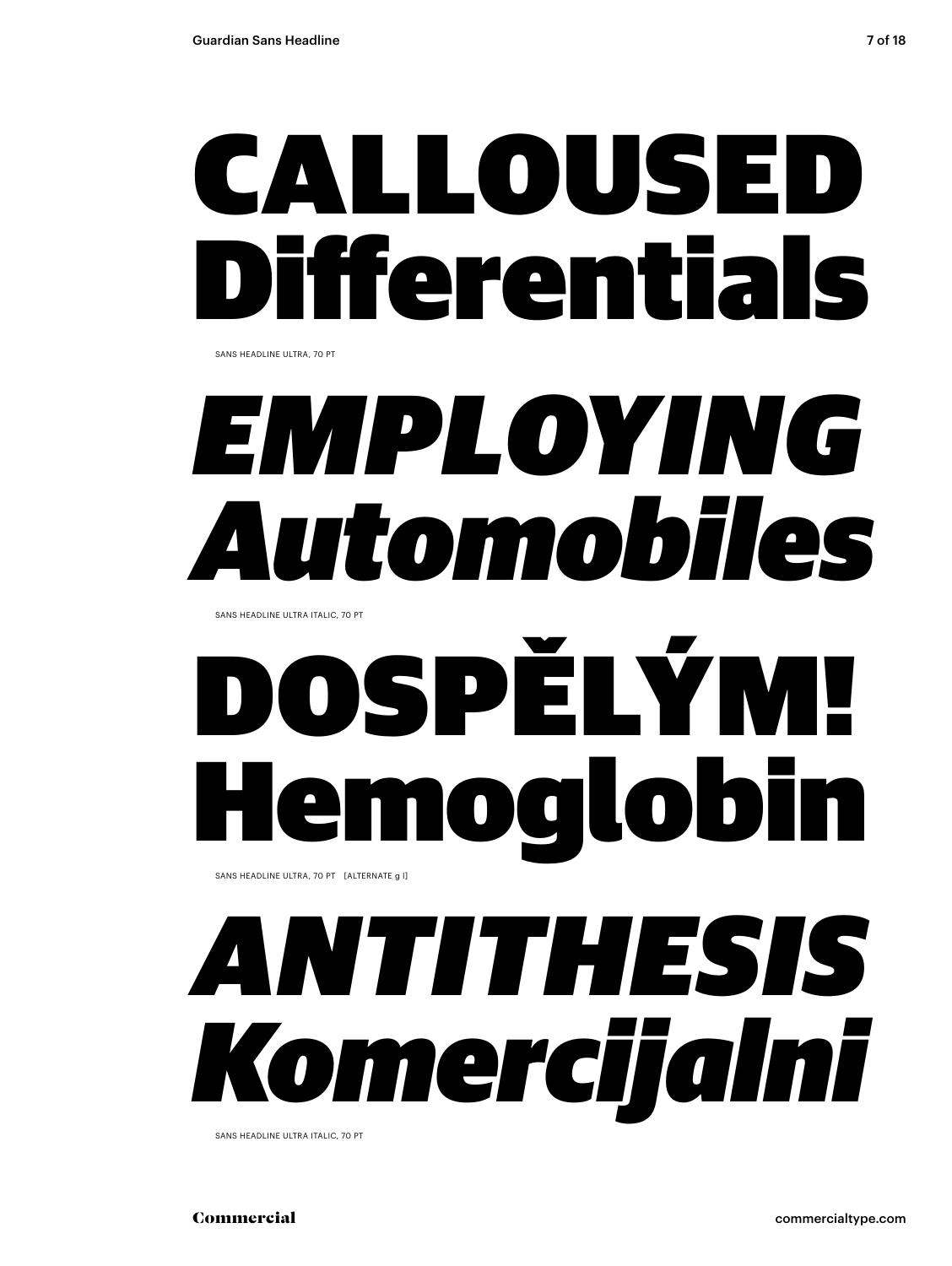### ROMANESQUE COLUMNS paillä kaikki kaikes

SANS HEADLINE HAIRLINE, 40 PT [ALTERNATE l]

### ERASMUS ROTERODAMUS m of Northumbria

SANS HEADLINE HAIRLINE ITALIC, 40 PT [ALTERNATE a]

#### )I IT PROVOCATION in Lethbridge, Alberta SANS HEADLINE THIN, 40 PT

NEDERLANDSE TELEVISIE Between 1982 and 1986, the

SANS HEADLINE THIN ITALIC, 40 PT

### EXHIBIT OPENS JUNE 29 Hace unos años, paseando

SANS HEADLINE LIGHT, 40 PT

TWENTY-FIRST CENTURY sječko-baranjska, Istarska

SANS HEADLINE LIGHT ITALIC, 40 PT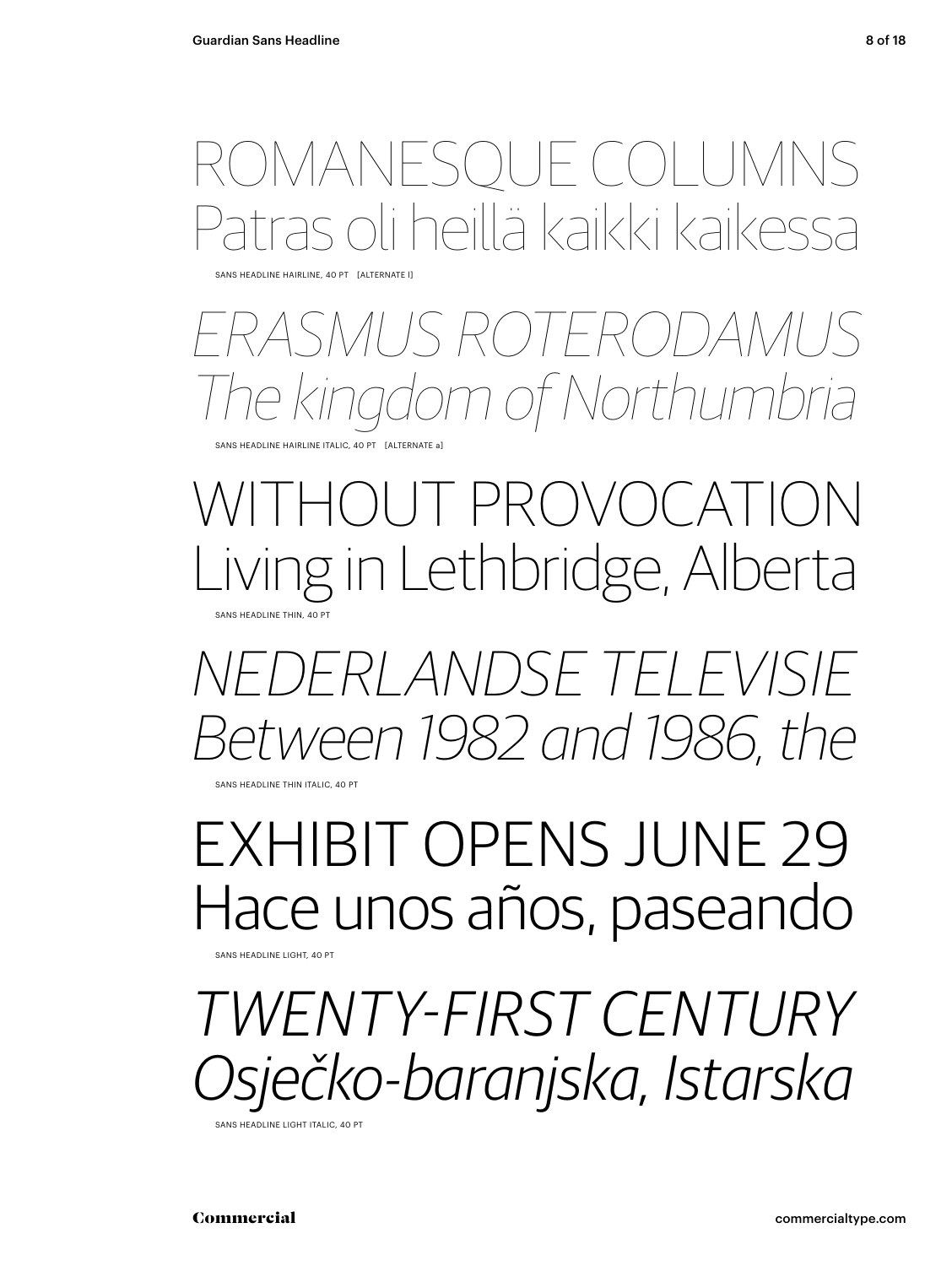SANS HEADLINE REGULAR, 40 P

PRINT ADVERTISEMENT Exacerbated by a reliance

CARLTON-ON-MEDLOCK Overwhelming opposition SANS HEADLINE REGULAR ITALIC, 40 P

### PROVISIONAL RATIONS Știință și cinematografie!

SANS HEADLINE MEDIUM, 40 PT

*POPULATION DEMANDS The population of 34,020*

**JANSSONS FRESTELSE! Văile și munţii se uimeau**

SANS HEADLINE SEMIBOLD, 40 PT

SANS HEADLINE MEDIUM ITALIC, 40 PT

### **ACCOMMODATES 2,560 Škofj eloški kruhek, Pinca**

SANS HEADLINE SEMIROLD ITALIC, 40 PT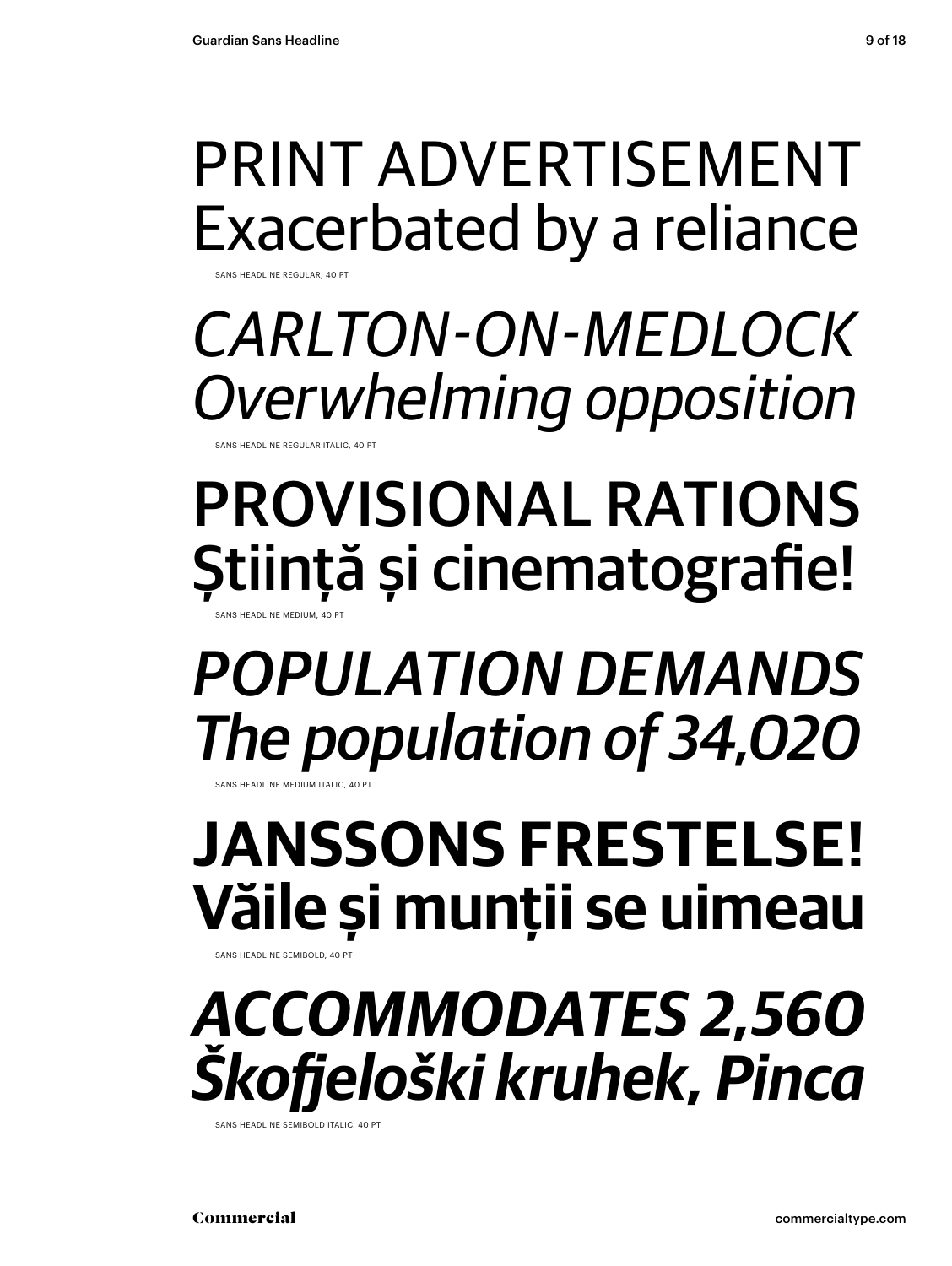## **VÄSTERBOTTENS LÄN The twelve o'clock train**

SANS HEADLINE BOLD, 40 PT

### **NEW YORK TO NEVADA Bradford-with-Beswick!**

SANS HEADLINE BOLD ITALIC, 40 PT [ALTERNATE f]

### VUODENVAIHTEESSA Member of Parliament

SANS HEADLINE BLACK, 40 PT

### CONTEMPORARY ART Lai gan latviešu valoda

SANS HEADLINE BLACK ITALIC, 40 PT

### P. BERNSTEIN & SONS nber of the Senate

SANS HEADLINE ULTRA, 40 PT

### *A PLEASANT COUNTY The Eighth Convention*

SANS HEADLINE ULTRA ITALIC, 40 PT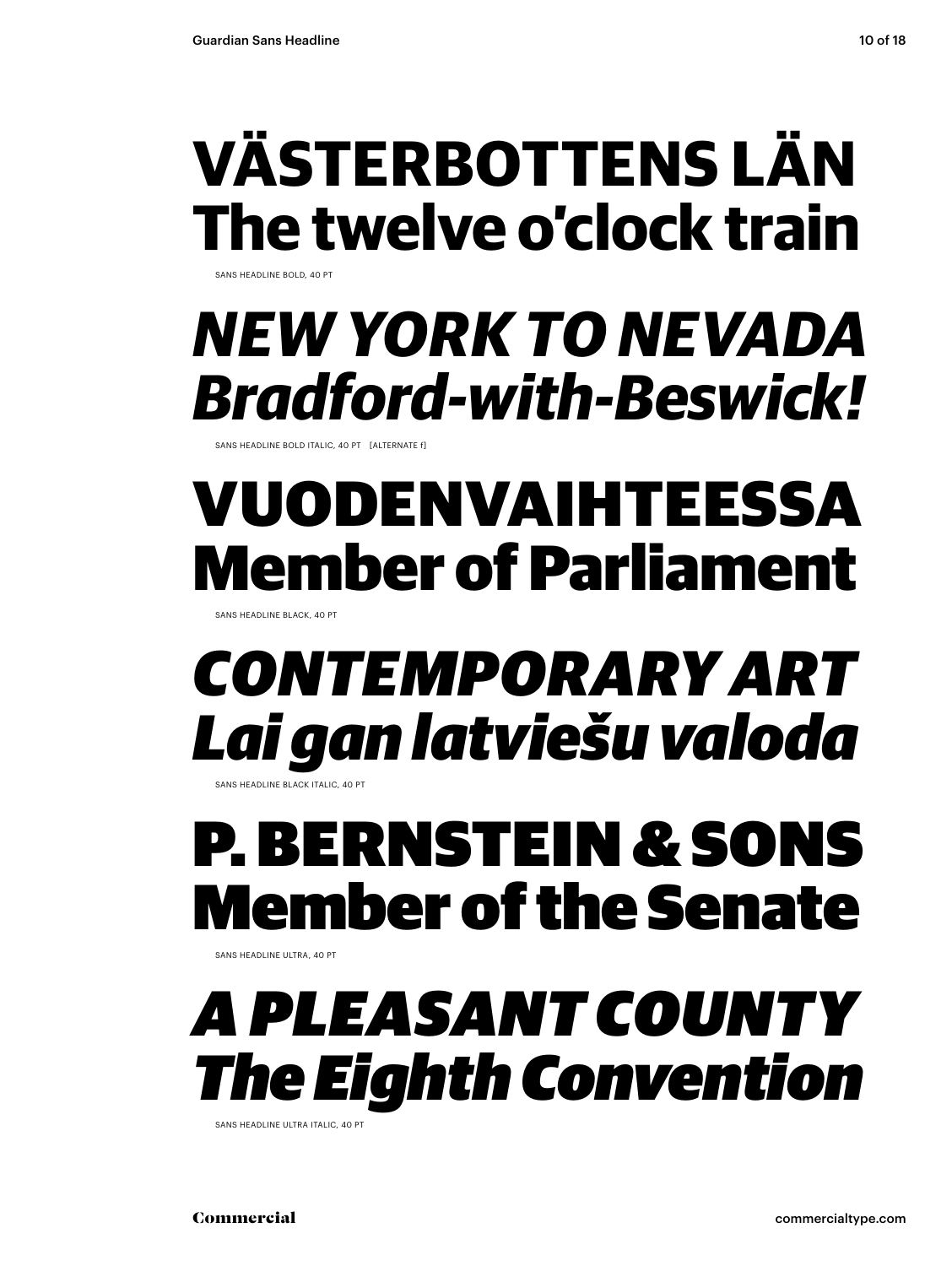Lawmakers Promote New Health Bill Reforms POLL RESULTS FINDS 24,564 DISSIDENTS Pharmaceutical and optoelectronic engineering

SANS HEADLINE HAIRLINE, HAIRLINE ITALIC, 24 PT [TRACKING +5

The numbers reveal a startling gap between PRESIDENT MEETS WITH TOP ADVISORS There was a spike in profits during Q4 of 2001

SANS HEADLINE THIN, THIN ITALIC, 24 PT [TRACKING +5]

Auf die überwiegend horizontale Bildfläche CONTEMPORARY LIFESTYLE MAGAZINE Tíðindamenn stórblaðanna þefuðu mig uppi

SANS HEADLINE LIGHT, LIGHT ITALIC, 24 PT [ALTERNATE ROMAN l]

Fakat İskender Paşa, bir gün seccadesinin NEUROLOGICAL RESEARCH INSTITUTE We were camping in the Montana Rockies

SANS HEADLINE REGULAR, REGULAR ITALIC, 24 PT

#### The alienation of the spectator and then THE SPECTACLE PRESENTS ITSELF AS *Over 119,000 subscribers to the RSS feed*

SANS HEADLINE MEDIUM, MEDIUM ITALIC, 24 PT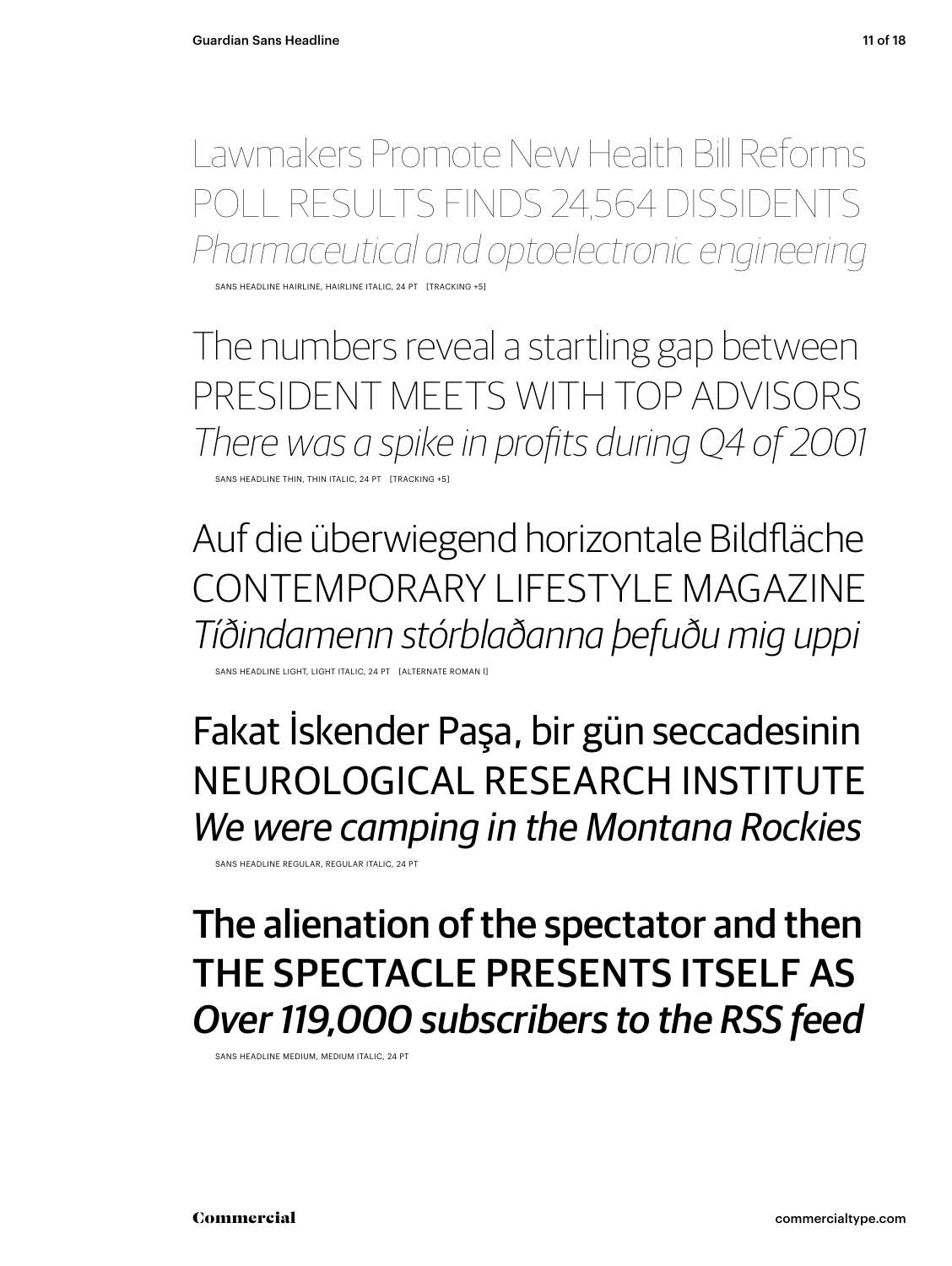#### **Rayonnement culturel et francophonie SUPPORT SLIPS FOR HIGHWAY PLAN Po invazi emigrovalo mnoho především**

SANS HEADLINE SEMIBOLD, SEMIBOLD ITALIC, 24 PT

#### **Aluminum mining creates new jobs in UPPER HIGHLANDS FACE DISASTER An Inquiry into the Nature and Causes**

SANS HEADLINE BOLD, BOLD ITALIC, 24 PT

#### La cédille aux débuts de l'imprimerie MAYOR CONFRONTED BY CITIZENS The city population of over 1,510,000

SANS HEADLINE BLACK, BLACK ITALIC, 24 PT

#### Knightsbridge, Parkwells, Newport THE SPECTACLE PRESENTS ITSELF *Roughly 8,510 art forgeries found in*

SANS HEADLINE ULTRA, ULTRA ITALIC, 24 PT [TRACKING +5]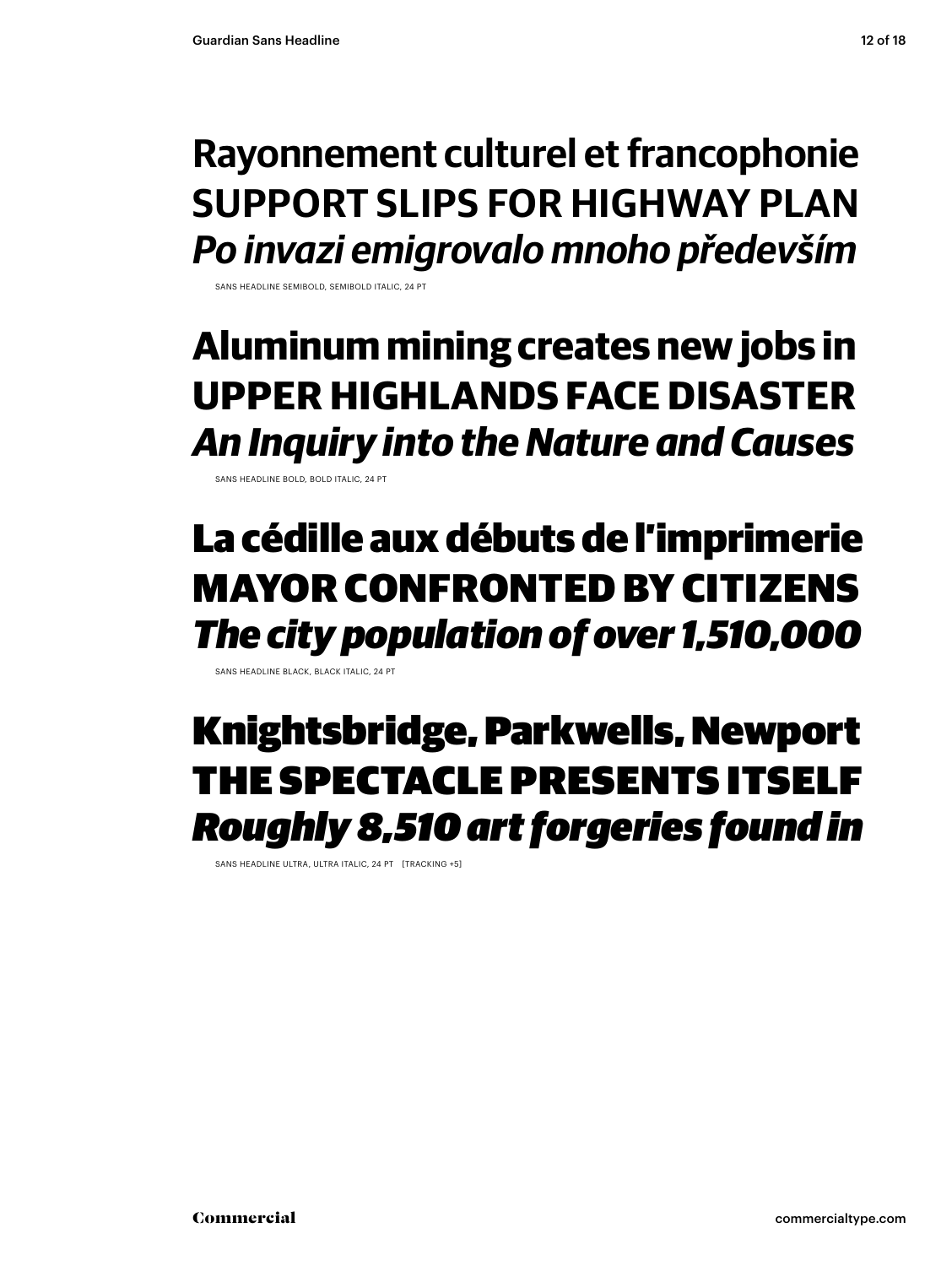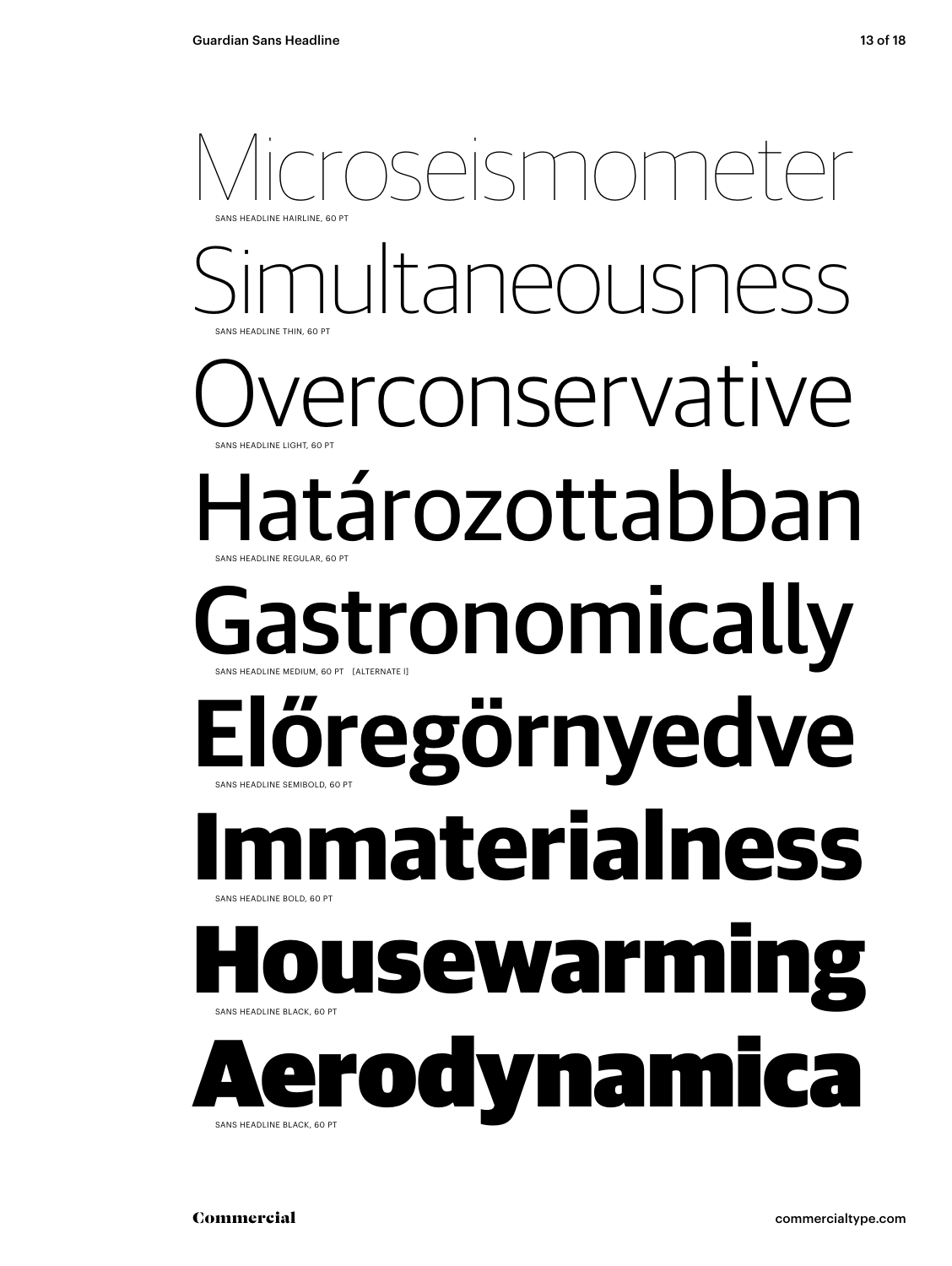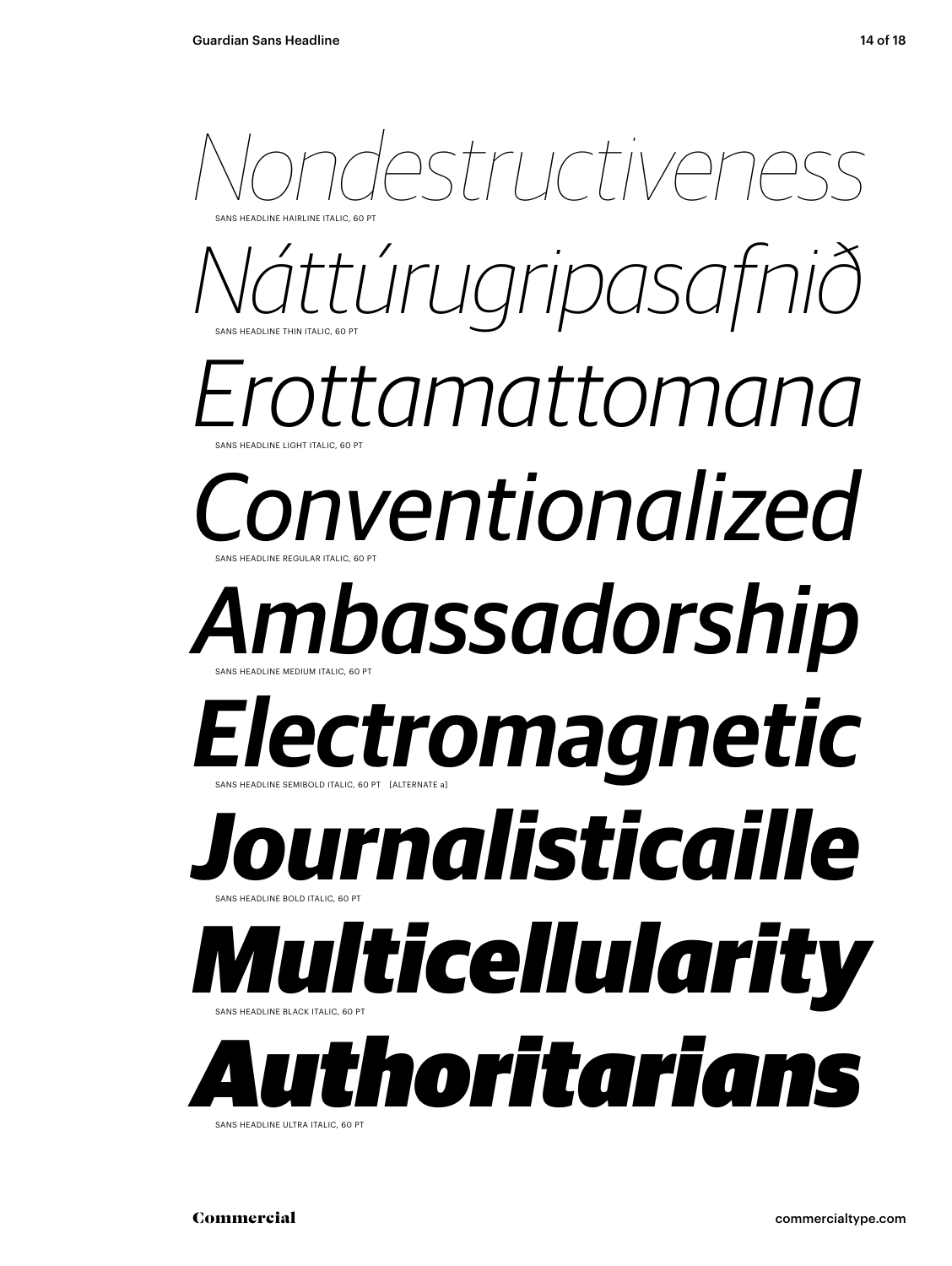| <b>UPPERCASE</b>                                               | ABCDEFGHIJKLMNOPQRSTUVWXYZ                                                                                         |  |
|----------------------------------------------------------------|--------------------------------------------------------------------------------------------------------------------|--|
| LOWERCASE                                                      | abcdefghijklmnopqrstuvwxyz                                                                                         |  |
| STANDARD PUNCTUATION                                           | i!¿?.,:;--—()[]{}/ \&@""''·",«»⇔§•¶†‡©®®™                                                                          |  |
| UPPERCASE PUNCTUATION                                          | $i! \in \{2 \cdot - - (\int [ {\{ \} } / ] \cdot {\emptyset} \times {\emptyset} ) \}$                              |  |
| LIGATURES                                                      | fb fh fi fi fk fl ff ffb ffh ffi ffj ffk ffl                                                                       |  |
| PROPORTIONAL LINING<br>default figures                         | \$£€¥1234567890¢f %‰a0#°<+=-x÷>'"                                                                                  |  |
| PROPORTIONAL OLDSTYLE                                          | $$E€¥1234567890$ qf %‰#°<+=-x÷>                                                                                    |  |
| PREBUILT FRACTIONS                                             | 1/2 1/3 2/3 1/4 3/4 1/8 3/8 5/8 7/8                                                                                |  |
| NUMERATORS, DENOMINATORS<br><b>SUPERSCRIPT &amp; SUBSCRIPT</b> | $H^{0123456789}$ 0123456789 $H^{0123456789}$ $H_{0123456789}$                                                      |  |
| STYLISTIC ALTERNATES                                           | gl ğĝģģtĺľll fl ffl                                                                                                |  |
| <b>ACCENTED UPPERCASE</b>                                      | ÁÂÀÄÅÃĂĀĄÅÆÆÇĆĆČĊĎĐÉÊÈËĔĒĘĞĜĢĠĦĤÍÎÌ<br>ÏİĪJĨĬĴĶŁĹĽĻĿÑŃŃŇŅŊÓÓÔŎŎŐŎØØŒŔŘŖŠŚŚŞŜŞ<br>ÞŤŢŦÚÛÙÜŬŰŨŲŮŨŴŴŴŴÝŶŸŽŹŻ          |  |
| <b>ACCENTED LOWERCASE</b>                                      | áâàäåãăāąåææçććčĉċďđðéêèëěēeğĝġġħĥıíîìïiijĩĭi<br>ĵķłĺľļŀñńńňn nnóóôòöõőōøøœŕřŗßšśśşŝşþťtŧ<br>úûùüŭűūyůũẃŵẁẅýŷỳÿžźż |  |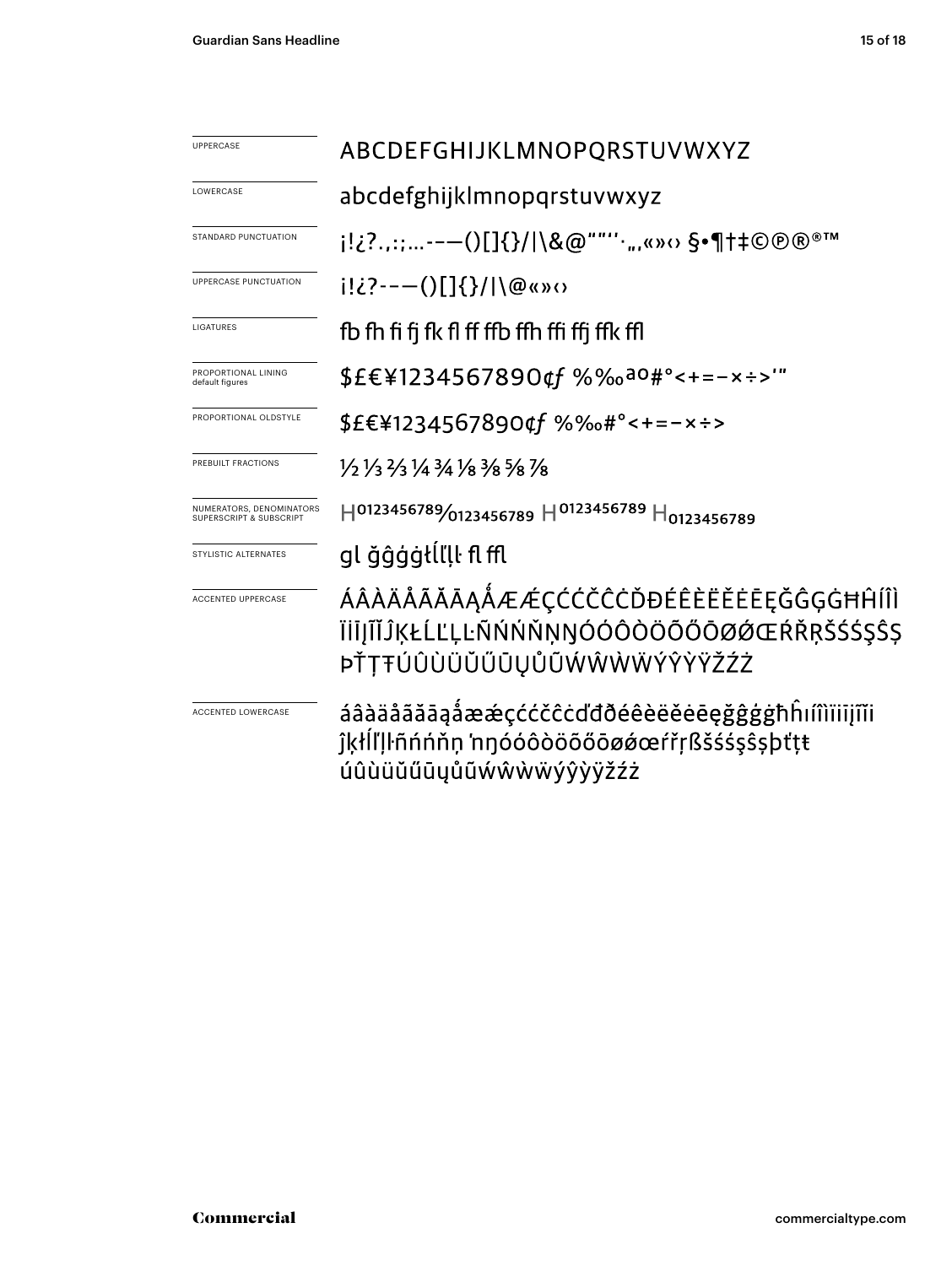| UPPERCASE                                           | ABCDEFGHIJKLMNOPQRSTUVWXYZ                                                                                           |  |
|-----------------------------------------------------|----------------------------------------------------------------------------------------------------------------------|--|
| LOWERCASE                                           | abcdefghijklmnopqrstuvwxyz                                                                                           |  |
| STANDARD PUNCTUATION                                | j!¿?.,:;--—()[]{}/ \&@""'' <sub>'</sub> ",«»‹› §•¶†‡©℗®®™                                                            |  |
| UPPERCASE PUNCTUATION                               | $i!i$ ?---()[]{}/ \@«» $\circ$                                                                                       |  |
| LIGATURES                                           | fb fh fi fi fk fl ff ffb ffh ffi ffi ffk ffl                                                                         |  |
| PROPORTIONAL LINING<br>default figures              | $$E€Y1234567890$ qf %‰ <sup>ao</sup> #°<+=-x÷>'"                                                                     |  |
| PROPORTIONAL OLDSTYLE                               | \$£€¥1234567890¢f %‰#°<+=-x÷>                                                                                        |  |
| PREBUILT FRACTIONS                                  | 1/2 1/3 2/3 1/4 3/4 1/8 3/8 5/8 7/8                                                                                  |  |
| NUMERATORS, DENOMINATORS<br>SUPERSCRIPT & SUBSCRIPT | H0123456789/0123456789 H0123456789 H0123456789                                                                       |  |
| STYLISTIC ALTERNATES                                | al áâàäåããāaå tĺľḷŀ fl ffl<br>f ß fb fi ff fb fk fl ffb ffi ffb ffk ffl fl ffl                                       |  |
| <b>ACCENTED UPPERCASE</b>                           | ÁÂÀÄÅÃĂĀĄÅÆÆÇĆĆČĈŎĐÉÊÈËĔĔĘĞĜĢĠĦĤĺÎÌÏĬĪ<br>ĮĨĬĴĶŁĹĽĻĿÑŃŃŇŅŊÓÓÔŎÖŐŐŌØŹŒŔŘŖ<br>ŠŚŚŞŜŞÞŤŢŦÚÛÙÜŬŰŨŲŮŨŴŴŴŴÝŶŸŸŽŹŻ          |  |
| <b>ACCENTED LOWERCASE</b>                           | áâàäåããāgåææçććčĉcďđðéêèëĕėēęğĝģġħĥıíîìïiījĩĭi<br>ĵķłĺľļŀñńńňņ 'nŋóóôòöõőōøǿœŕřŗßšśśşŝṣþťṭŧ<br>úûùüŭűūyůũẃŵẁẅýŷỳÿžźż |  |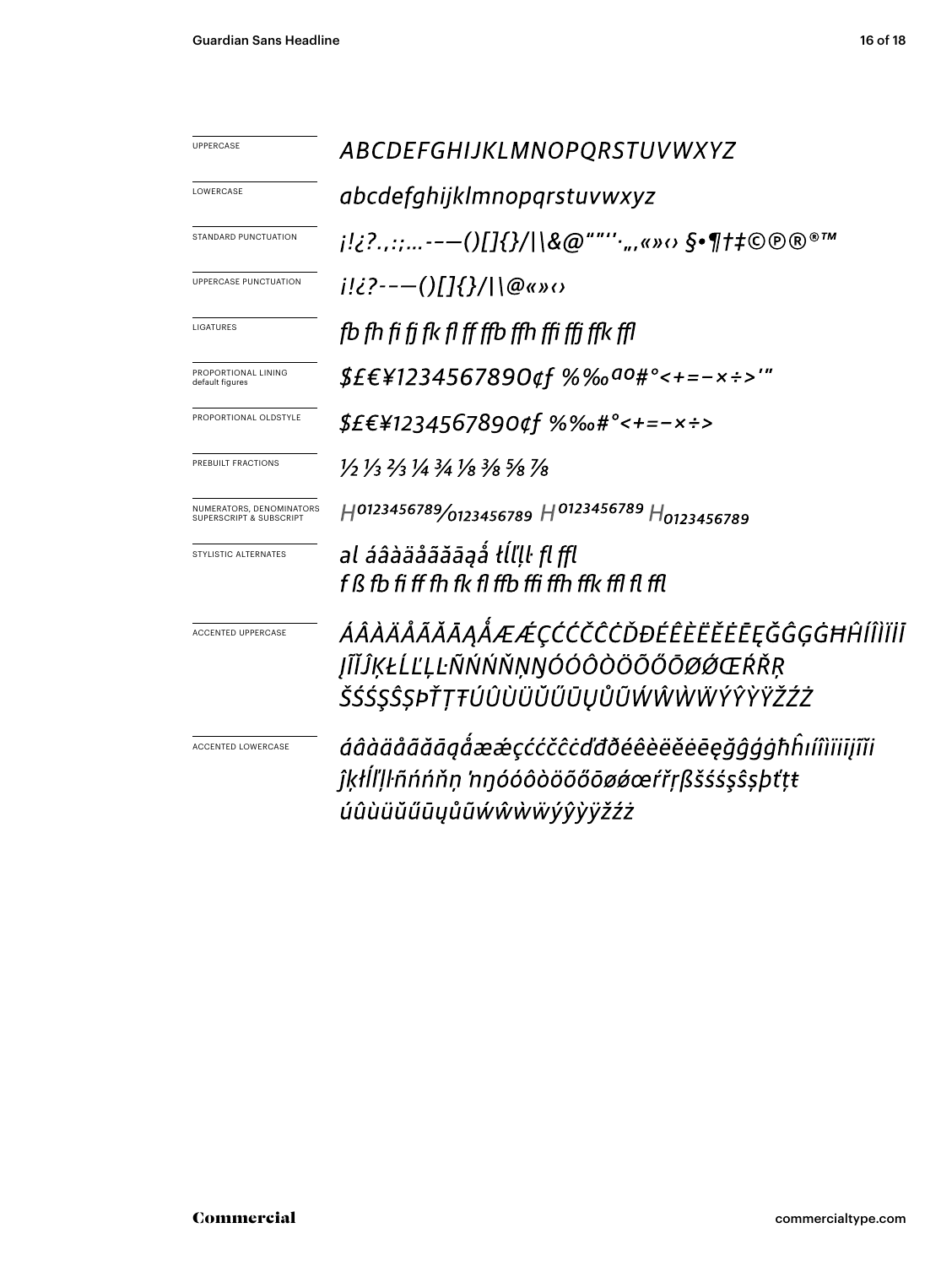| <b>OPENTYPE FEATURES</b><br><b>FAMILY WIDE</b>           | <b>DEACTIVATED</b>          | <b>ACTIVATED</b>                                 |  |
|----------------------------------------------------------|-----------------------------|--------------------------------------------------|--|
|                                                          |                             |                                                  |  |
| ALL CAPS                                                 | info@commercialtype?        | ¿INFO@COMMERCIALTYPE?                            |  |
| PROPORTIONAL LINING<br>default figures                   | Nearly 250,896,500 attended | Nearly 250,896,500 attended                      |  |
| PROPORTIONAL OLDSTYLE                                    | Nearly 250,896,500 attended | Nearly 250,896,500 attended                      |  |
| <b>FRACTIONS</b><br>ignores numeric date format          | 21/03/10 and 21/18 40/90    | 21/03/10 and 21/ <sub>18</sub> 40/ <sub>90</sub> |  |
| SUPERSCRIPT/SUPERIOR                                     | x158 + y23 × z18 - a4260    | $x^{158} + y^{23} \times z^{18} - a^{4260}$      |  |
| SUBSCRIPT/INFERIOR                                       | x158 ÷ y23 × z18 – a4260    | $X_{158} \div Y_{23} \times Z_{18}$ – 34260      |  |
| <b>DENOMINATOR</b><br>for making arbitrary fractions     | 0123456789 0123456789       | 0123456789 0123456789                            |  |
| <b>NUMERATOR</b><br>for making arbitrary fractions       | 0123456789 0123456789       | 0123456789 0123456789                            |  |
| <b>LANGUAGE FEATURE</b><br>Polski (Polish) kreska accent | ŹRÓDŁA możliwość Ślady      | ŹRÓDŁA możliwość Ślady                           |  |

LANGUAGE FEATURE<br>Română (Romanian) s

**OPENTYPE FEATURES** ROMANS

STYLISTIC SET 01<br>g and related

STYLISTIC SET 02<br>I and related

STYLISTIC ALTERNATES<br>Illustrator/Photoshop

#### **OPENTYPE FEATURES** ITALICS

STYLISTIC SET 01<br>a and related

STYLISTIC SET 02<br>I and related

STYLISTIC SET 03<br>f ß and related

STYLISTIC ALTERNATES<br>Illustrator/Photoshop

<sup>NTURE</sup> (ROMână (ROMÂN) în ÎNSUȘI conștiință științifice de de ÎNSUȘI conștiință științifice

**DEACTIVATED** ACTIVATED

Messages Lagging Archaeology Messages Lagging Archaeology Sterilize Alliterate Fault Ailment Sterilize Alliterate Fault Ailment Messages Ailment Archaeology Messages Ailment Archaeology

#### **DEACTIVATED ACTIVATED**

Prefaces Schriftgießerei Bluffing Prefaces Schriftgießerei Bluffing Prefaces Schriftgießerei Bluffing Prefaces Schriftgießerei Bluffing Messages Lagging Archaeology Messages Lagging Archaeology Sterilize Alliterate Fault Ailment Sterilize Alliterate Fault Ailment